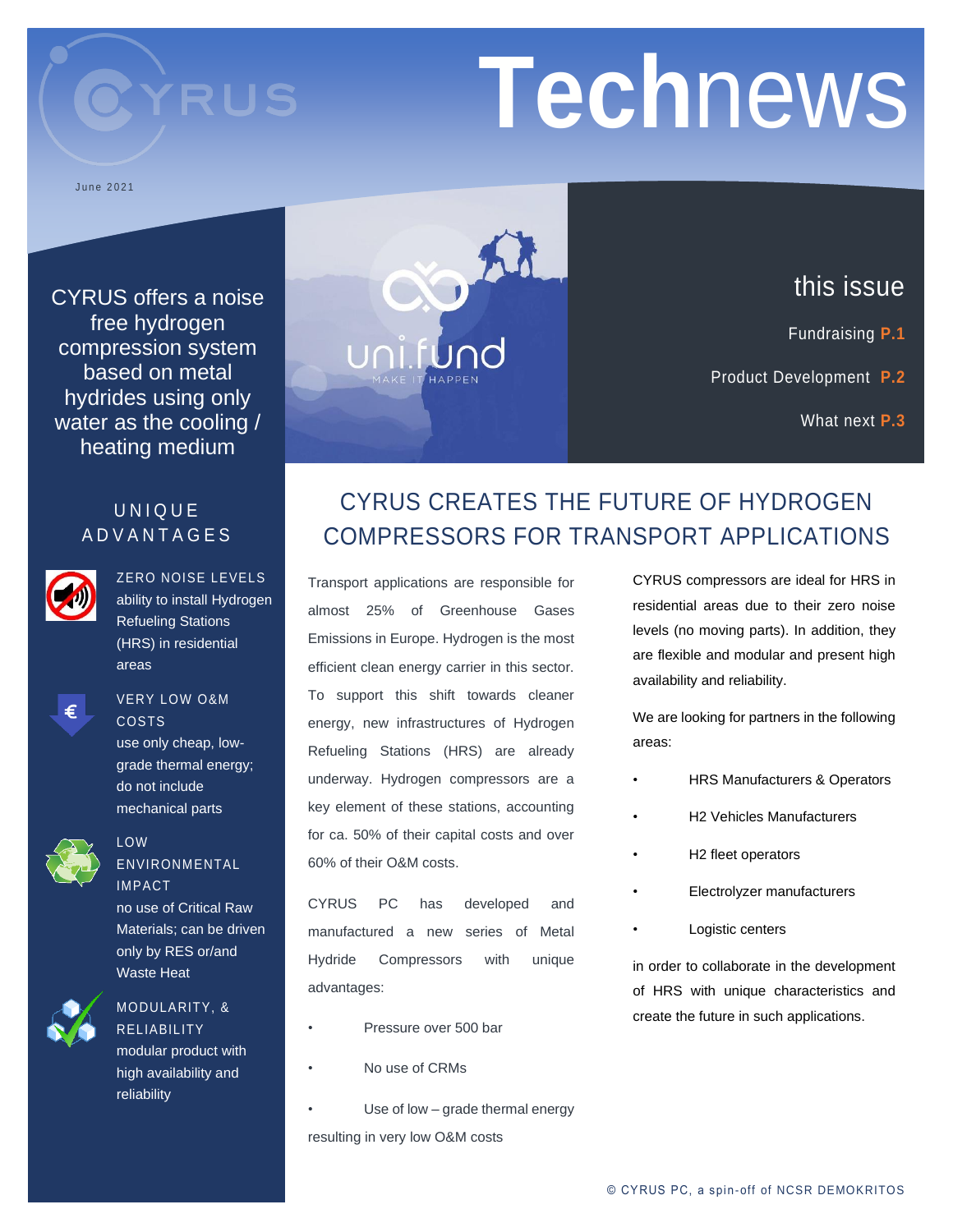### Awards & Grants

### **EIT Climate-KIC Start-Up Accelerator**

Award in the form of cost reimbursement of 50,000 EUR for the participation in stage 3 of the EIT - Climate KIC acceleration

### **THE DIGITAL GATE INNOVATION CHALLENGE**

Innovation Award on Scientific Research to enhance efficiency and reduce carbon footprint of airport transport services using compressed hydrogen as a fuel

### **MITEF Greece Startup Competition 2020**

Finalist of the MITEF Greece Startup Competition 2020

### **UNI.FUND - AN EQUITY FUND FOR CAPITAL GROWTH**

Pre-seed financing for the implementation of go-to-market strategies and helping build the foundations of the entrepreneurial ecosystem

### **COMPETITIVENESS AND ENTREPRENEURSHIP**

H2CYRUS project funded under the 2nd Round of the Single State Aid Action "RESEARCH - CREATE - INNOVATE" (2020 - 2022). Total Budget: 549.850,00 €



# Fundraising

CYRUS joined Uni.Fund's family

Supporting research commercialization and targeting high potential start-up companies, Uni.Fund recently funded Cyrus P.C., a spin-off of the National Center of Scientific Research "Demokritos", for accelerating company's commercialization strategy.

A strategic investment of 200 k€ by Uni.Fund has been already placed during the  $1<sup>st</sup>$  round of fundraising, while Uni.Fund acquired the 20% of the company.

Leveraging the extensive expertise and strong network of our team in the global energy sector, CYRUS will use Uni.Fund's funding aiming at creating the future of hydrogen compressors for transport applications.

"Create a new market and play a leading role in Europe"

The recent partnership with Uni.Fund offers significant added value to the company, increasing innovation potential, resources to maintain high quality research and development activities, the company's recognizability and thus ultimately contributing to successful market penetration.

CYRUS vision is to develop a global business in the field of metal hydride hydrogen compressors and to provide support services for the penetration of these products in the global hydrogen market, playing a leading role in Europe.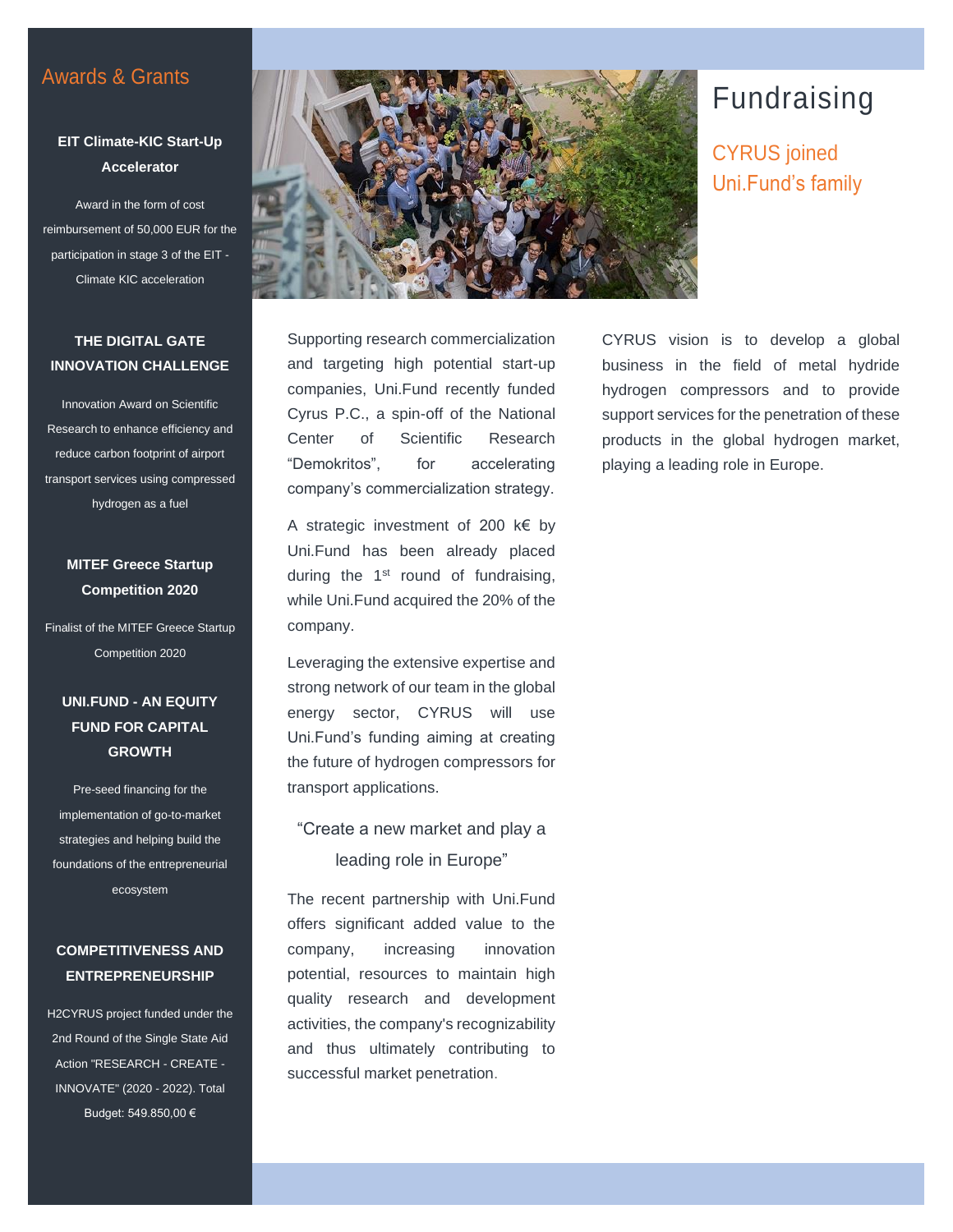

# Our Products

CYRUS thermal compressors are nonmechanical high-pressure hydrogen compressors using metal hydrides. Hydrogen compression based on the reversible hydrogenation / dehydrogenation ability of metal hydrides (MH) has been proposed and investigated as a reliable process to compress hydrogen to high pressure without contamination and with relatively low energy costs. The method utilizes a reversible heat-driven interaction of a hydride-forming metal or alloy or intermetallic compound with hydrogen to form MH and offers an attractive alternative to conventional (mechanical) and other newly developed (electrochemical, ionic liquid pistons) concepts for hydrogen compression.

The advantages of MH compression include simplicity in design and operation, absence of moving parts, compactness, safety and reliability, and the possibility to utilize waste industrial heat and/or excess renewable energy (e.g. solar thermal) for the required heating of the MH tanks.

The metal hydride-based hydrogen compressor can be tailored to cover a wide range of operating pressures and pressure ratios by selecting suitable alloys. Its operating principle offers an innovative economic alternative to traditional mechanical hydrogen compressors apart from the technical application for hydrogen storage in solid material.

### EYE ON IT Current Product developments

### Model: MH-200-CYRUS-1.0

Maximum operating pressure: 30 Mpa Target fueling pressure: 20 Mpa MH operating temperature: 10 °C to 90 °C Cooling/heating medium: water Energy requirement: 4.5 kWh/kg H2 CE certified

### Model: MH-350-CYRUS-1.0

#### Soon Available

## Q&A Technology Tips

**Q: How to achieve higher compression pressures.** 

A: To have a high outlet pressure, more hydride units can be serially connected, each unit with a different alloy and successively higher operating pressure. The most important properties of an alloy suitable for hydrogen compression are good hydrogen absorption - desorption rate, smaller process enthalpy, fast reaction kinetics, great structural stability during the cycles. For compression, metal hydrides with large pressure to temperature gradients are desired, especially in the range of low temperatures.

This operating principle, called thermal hydrogen compression system, is based on the equilibrium pressure as a function of temperature and hydrogen content of the hydride.